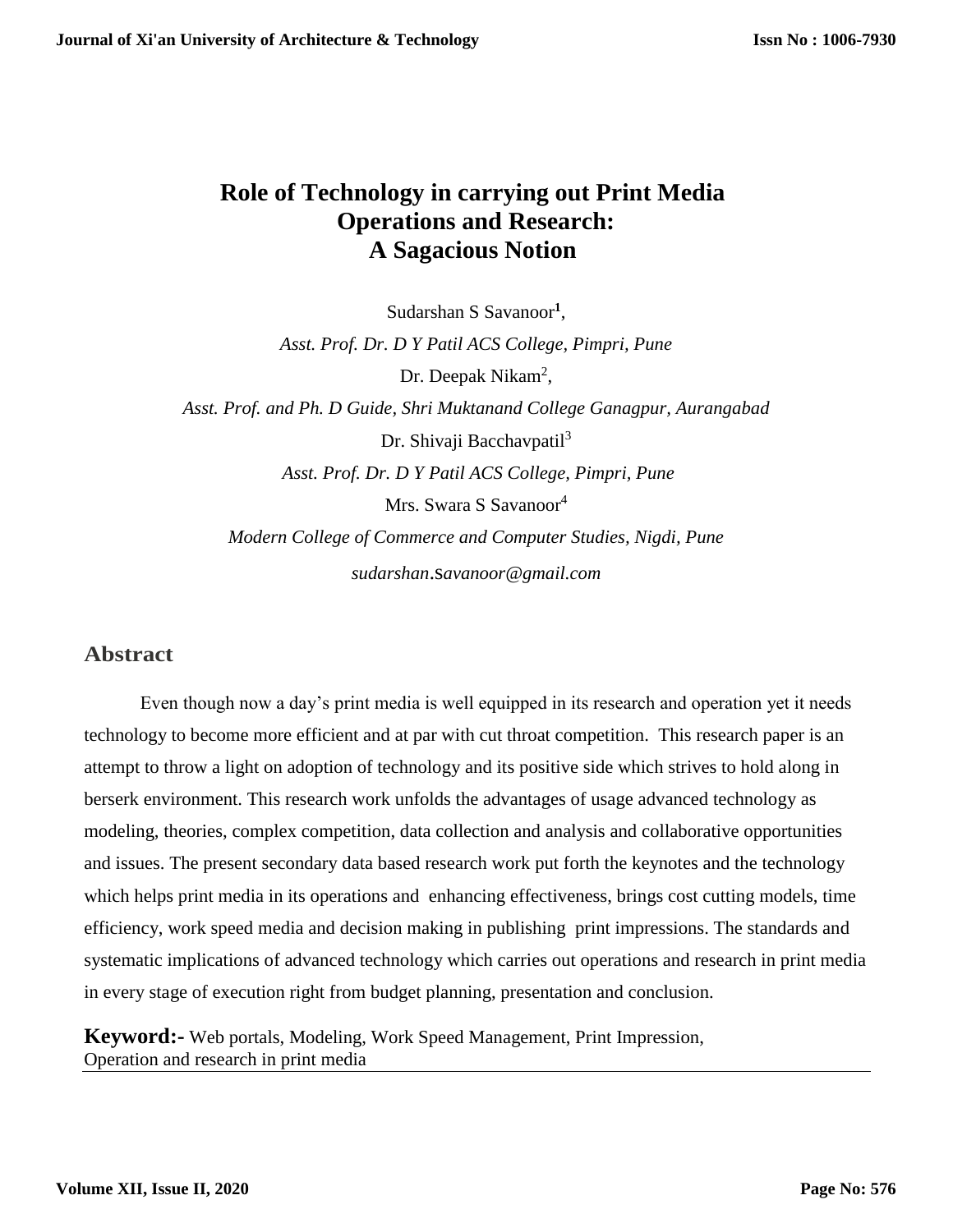### **1. Introduction**

Augmented reality is a conscious direct or indirect sight of a physical, actual-world milieu whose fundamentals are augmented by electronic computing gadgets (ECGs) as computer-generated sensory input such as graphics, video, sound or GPS data *("Augmented reali ty,"n.d.,para. 1)*. The technology which supports and combines the real world with virtual objects (ECGs) those seem to coexist in the similar space as the reality. The virtual scenario or ambience spawned by the ECGs is designed to boost the user's sensory discernment of the world that they are observing and interacting with *("AR,"n.d.,para. 1).* Unlike virtual reality, this creates an entirely artificial atmosphere; augmented reality consumes the current environment as well as overlays new information on the top of it *("Augmented reality,"n.d.,para. 1).* It is ought to know that virtual reality is an artificial situation which is designed with software and presented to the end user in a manner that the user believes and accepts it as a real situation. Virtual realities artificially craft all five sensory experiences *("Virtual reality,"n.d.,para. 1).*

Through the passage of time, technology with comprehensive range and its applied tools have brought an evocative revolution and improvement in transference of information. Considering the above gist of AR and VR, Vital and growing role are being played by technology and its allied branches in Print Media Operations and Research. In recent times use of advanced technology in alignment with Computer (any electronic technology enabled gadget) in print and media research is such a consequently wide - spread that, it is not so easy to portray the research projects in the absence of technology. Most of the research and operative learning are difficult to execute without adoption of technology which is of at par with present competition radically those involving data analysis, modeling and complex reckonings. In stipulated research, much advancement is adopted in every stage as in starting from proposal making to stage of submission via finding and presentment. Each exploratory intellect is embolden to remain think in way to get advantages at most merit of tools in view to capitalize on the outcomes for study to make them excellent for endurance in the arena of information. The compulsion to technology customization has important bearing for exploratory minds.

Now-a-days each and every researcher can adopt ICT as a technology in many forms as social media, IT tools, Softwares and apps and so on to out-perform the detailed study for sensibly major problems more handily on Electronic Gadgets with the option like user-friendly packages. Wherever needed, advanced statistical and operations research packages can be applied to resolve major intricacies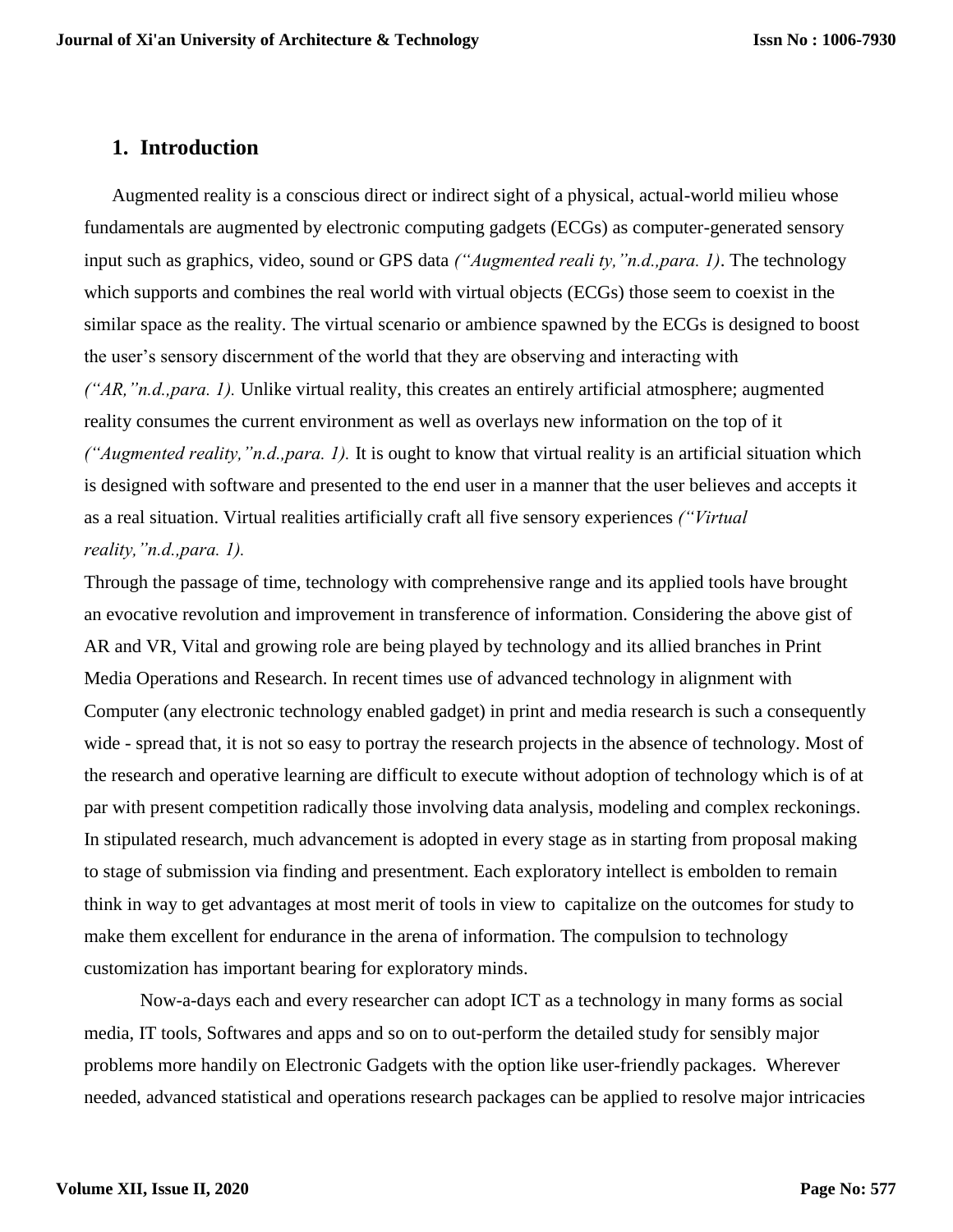viz; Assignment Problems, Transportation Problems, Linear Programming Problems, Queuing Problems, Graphic Software as another example can be used for area planning applications. GIS packages can support researchers to develop the substitutes by practicing complex data analysis of multi-dimensional information and exhibiting the way outs on maps so on and so forth. Media Research studies pertaining to monitoring applications can also be a help for thematic plotting software systems in condensing the obstacles. Performing calculations with almost at super - sonic speed, well equipped computing machine with software packages and applications have become one of the pivotal tools in research of modern era. In present times, it has been unanimously witnessed that ICT is being superlatively well-matched for data analysis concerning hefty and complex Print Media Research assignments.

### **2. Literature Review**

1990s, emerging era of an internet backbone of commercial use promoted by Paul Scherrer Institut network that would get in commercial internet very much known today. Since then till day it transfigured many things across the world as in way of communication, a research attitude towards digging out data and was having a bearing on several diligences and industries. Since then computing machines have become valuable tools for media research in their development Computers as an electronic media have changed the ways in which Scientific Technique in Print Research is compiled and analyzed. Engineers, scientists and researchers and alike are able to hoard massive amount of data and leave it to non-human electronic machine with calculable and statistical value to work through data while concentrating on different area of the research. This helps media researcher to confer with fewer errors and better-engineered products *(Thadeshwar, S. & Joglekar, M. 2016).*

Internet has a major impact on the media situation by contribution people with a new way to access information and forming the very tactical way to people communicate with each other. It is inferred from the study that positive improvements accompanied with ECGs or ICT and its profound impact as tremendous contributions on teaching and learning processes. The study has also acknowledged major problems as a result of inadequacy of computers and detailed facts for its proper application. It has in the same queue, extended solutions to the above outlined issues *(Picard, 2004).* The study has explored the role of instructional materials, electronic as well as print media in encouraging learning-training in general. Having seen the prominence and implication of ICT, it is therefore remarkable and equally important to be grateful to information technology via-industrialization to revolutionize contemporary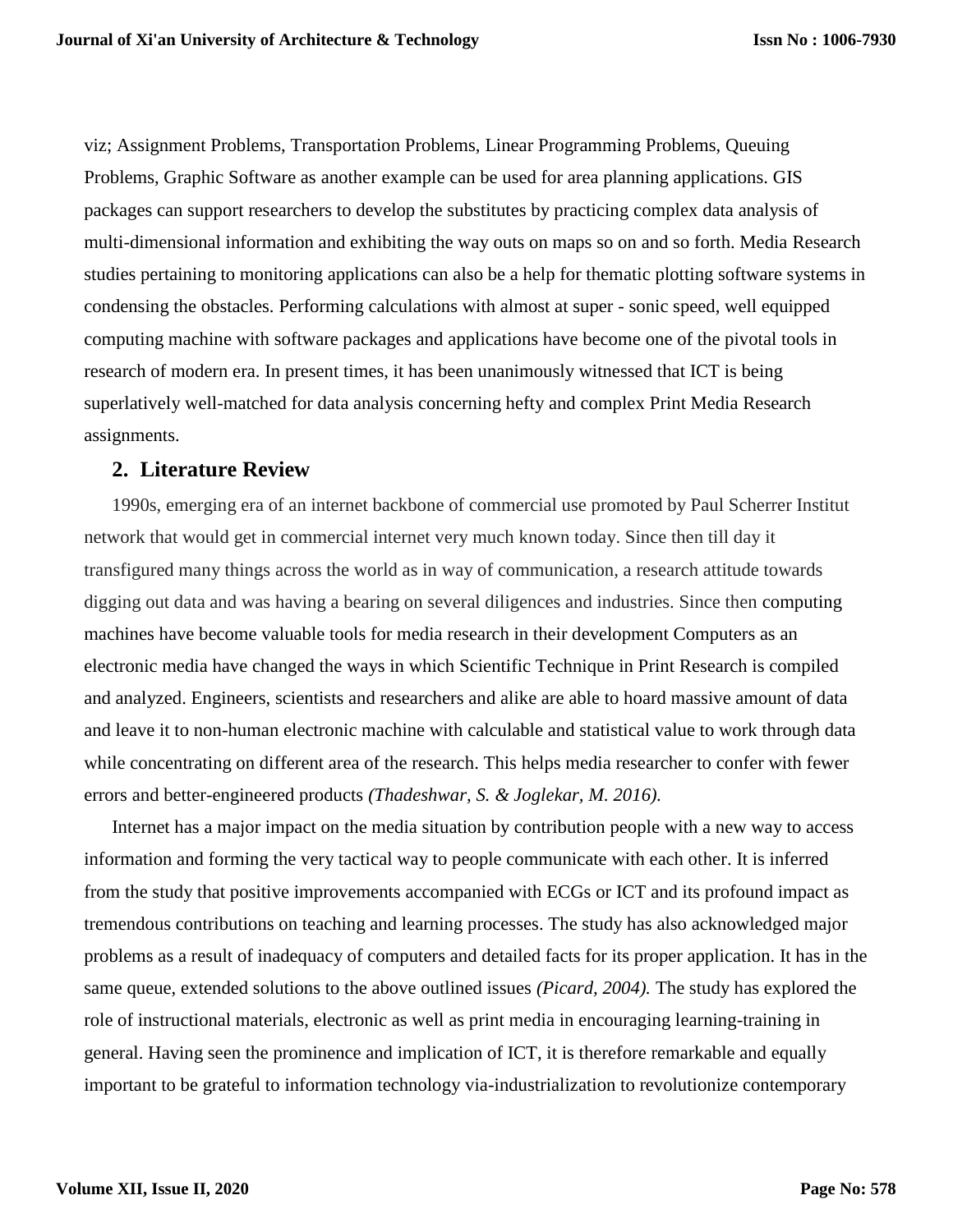#### academic arena *(Mohammed K. & Muhammad, B. 2013).*

Computers and allied technology enabled applications are effective tools for facilitating media researcher. They can cater quicker and easier access to more extensive and current information for media research scholars. Through the use of Computer tools such as databases and spreadsheets, researcher can learn to manage information. ECGs are being generally more engaged for the usage than textbooks as information is presented in a variety of manners such as pictures, graphs, text and through a variety of modalities such as audio and visual AV. Individuals are enabled to develop further their own exclusive strengths by being able to retrieve information through their chosen research style and through opportunities to put forth their data in a variety of ways. Present era is of technologically driven wherein information has been taken up on a new importance as a material. The step by step development of print media initiated from Johannes Gutenberg's discovery of movable type printing in the mid of 15<sup>th</sup> century. Currently, print media covers up a large array of products that fall into its own set – the principal ones being books, magazines, newspapers, other periodicals, brochures and even product packaging as well.

 The main point of discussion of this paper is on magazines, newspapers and more precisely on houses accompanying with publishing of journalistic information through these particular print media forms. The trends in the print media industry have been closely observed by several scholars and instances during the past 10 years. Research work concerning this subject has been crucial as companies have tried to acclimatize to new media environment caused by major steps engaged in technological growth that has dramatically changed the all panorama within the industry *(Kipphan, 2001)*. Latin term medius the communication, media are the different technology process that facilitates communication between the sender and receiver of a message. Print media mentions to communication media in printed form. Usages of technology need learning opportunities set on real-life tasks and environments and ought to include opportunities to explore and doing as well as for response and reflection. The miscellany of media available through ECGs or Computers enhances this exploration and allows media researchers to actively create sense. Therefore ICT facilitates the research work. Numerous data can be administered and scrutinized with greater ease and speed. To large extent, the results obtained are mostly precise and unswerving. *(Croteau et al 2012.)*

Further the technology augments in area of digitalization. As digitalization has given a birth to a concept of media junction is to large extent due to IT development. Its contents enable transforming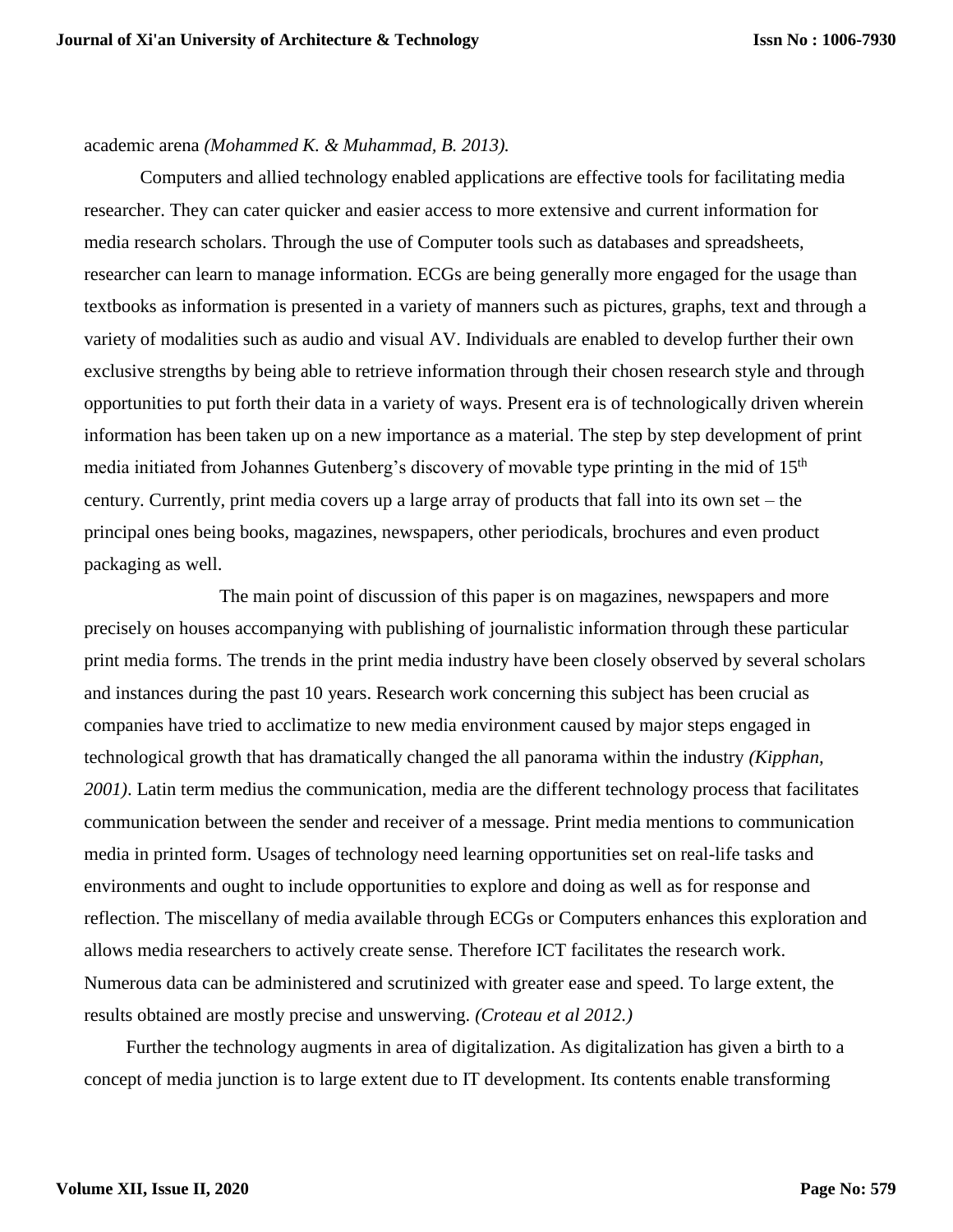different sorts of media content into "ones and zeros" and then allocating it in suitable format to offer different sorts of shades to a receiver. *(Villi 2008; Croteau et al 2012.)* Streamlined instance of digitalization of media is a webpage of news in which one can find the actual data in text form and possibly audio-visual (AV) material along with comment and discussion cubicle and links to related content among other peculiarities *(Seppänen & Väliverronen 2012).*

A point of distinction for established companies has been the incompetence to admit the degree of the media change at hand which long daunted them from major investments in responding to the change in the environment. *(Day & Schoemaker 2000.)*

The descriptions laid for his newly conceived term described very well what has happened to the traditional media forms inclusive of print media after the popularization of internet (Kaplan 2012). Technology every so often helps in reaching out data utilization which has been originally collected for some other perseverance but can still be pertinent for other aspects as well. Such data is called secondary data which "can further be analyzed to deliver additional or diverse knowledge, interpretations or key notes" *(Saunders et al 2012).*

Digitalization is the occurrence of integration of digital technologies into day-to-day life *(Business Dictionary, 2014).* The internet has revolutionized being social, with increasing numbers of youngsters now spending a considerable amount of their time online. Whilst the online world has opened up numerous opportunities to magnify our experiences and social quotient, it has also created new risks and threats *(Näsi 2014.)*

Shifting from physical to digital channels offers certain opportunities. Print media publishing houses as they have rather high costs for the production and circulation of the product *(Hopponen 2009; Holmberg et al 2013).*

Due to technology in print media research and operations those costs, in Finland for a newspaper cover up to 50% of the total costs *(Finnish Newspapers Association, 2014).*

When publication houses start to move the prominence away from print, such amount of sources befits available and is effectively invested in other functions, significant advantage can be gained *(Olkinuora 2006; Holmberg et al 2013).*

A critically referred analysis of public relations practice (PRR) in what Mark Poster termed the Second Media. Epoch of internet is increasingly considered by collaborating 'social' media enabled by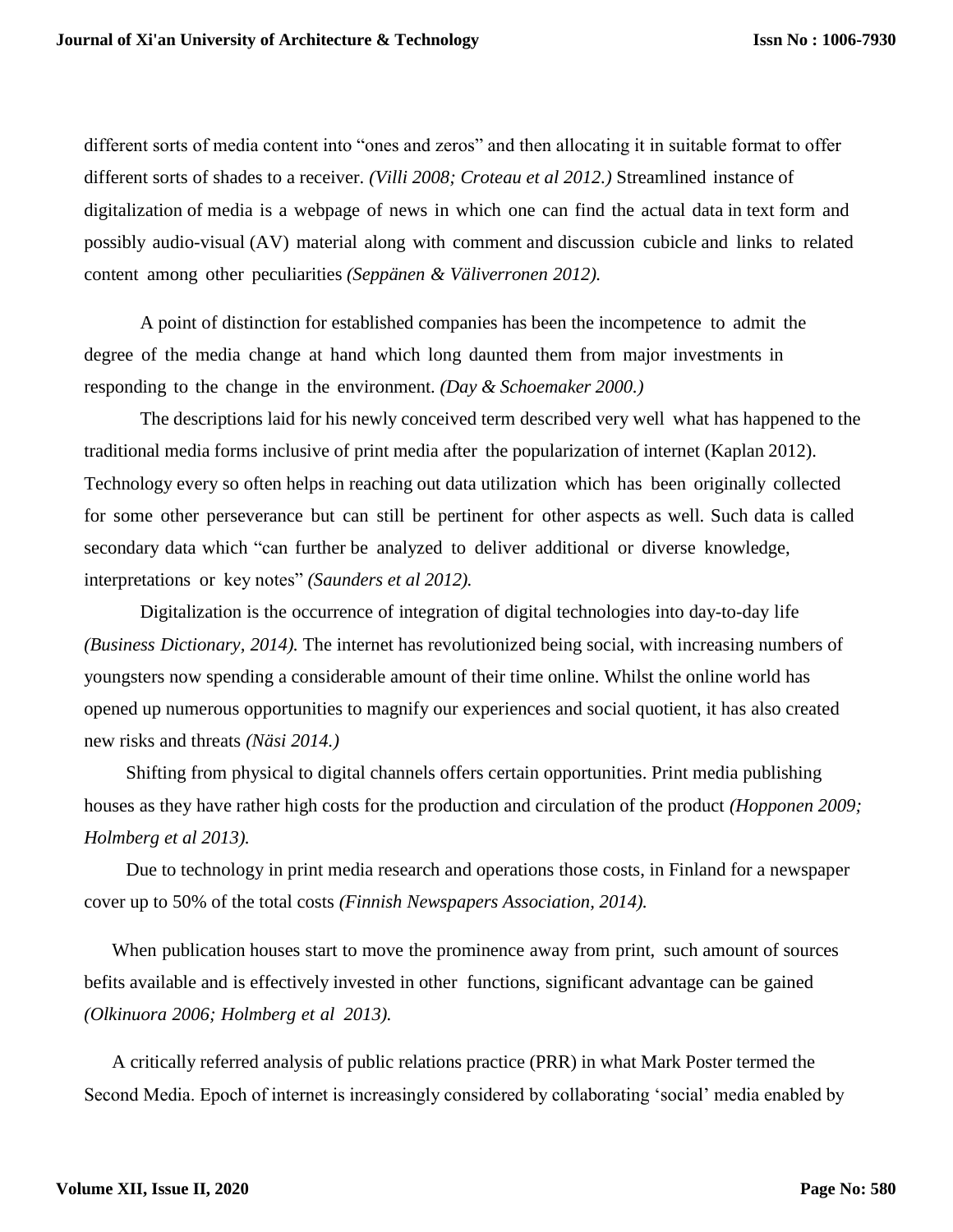Web and the emergent of advanced versions helps in taking edge of the interactive two-way communication and rapport capabilities in the contexts of the public sphere, journalism, and advertising and public relations, to recognize the ways in which public communication is dynamic, untapped opportunities as well as risks posed in this emergent media environment. *(Macranama, 2014).*

The simplification of internet and technological improvements has stemmed in major changes in the way people use media. Two key phenomena driving the transformation of media audience are media audience fragmentation and audience autonomy*. (Napoli, 2003).*

#### **a. Internet Research**

The rapid widespread influence of the internet and social media has left many in the marketing world brooding the answer to the print versus digital debate. Some have even gone ahead to ask "Is print dead?" Even though some businesses have engrossed their advertising efforts solely online in an effort to captivate on the extensive reach, economy in cost and ease of the World Wide Web, it appears that there are exclusive advantages to print media that companies should not overlook (Print v/s digital media, 2012).

Print and media with technology plays an important role in communication effectively as the world has been globalized. The technology adopted for communication must not be overlooked, due to interchangeability of information is necessary in current eon. Print and media with technology has globalized the world. The news or communication can happen easily from corner to corner just in few seconds. Technology has wedged the communication in a positive way. In the current world the communication has been disseminated between print and media with technology termed alternatively as electronic media. These two Medias are playing a vital role in communicating between individuals and the society *(Impact of Technology on Print Media, 2017)*

Research using internet is the common exercise of approaching portal – WWW for investigation and diagnosis in extensive research of print and media operations. To large extent the Internet is broadly as well as voluntarily reachable to mass population in many parts of the world, it can help in providing well-nigh prompt processed data on many aspects and abides a thoughtful bearing on fashion of which notions are shaped and insight is generated. Internet as a technology has been key and well known data with source of secondary sort. One can have accession to government brochures, hardbound copy, libraries, statistics of varied subject matters, various data bases on our Electronic computing gadgets through internet (as technology) using WWW or several search engines.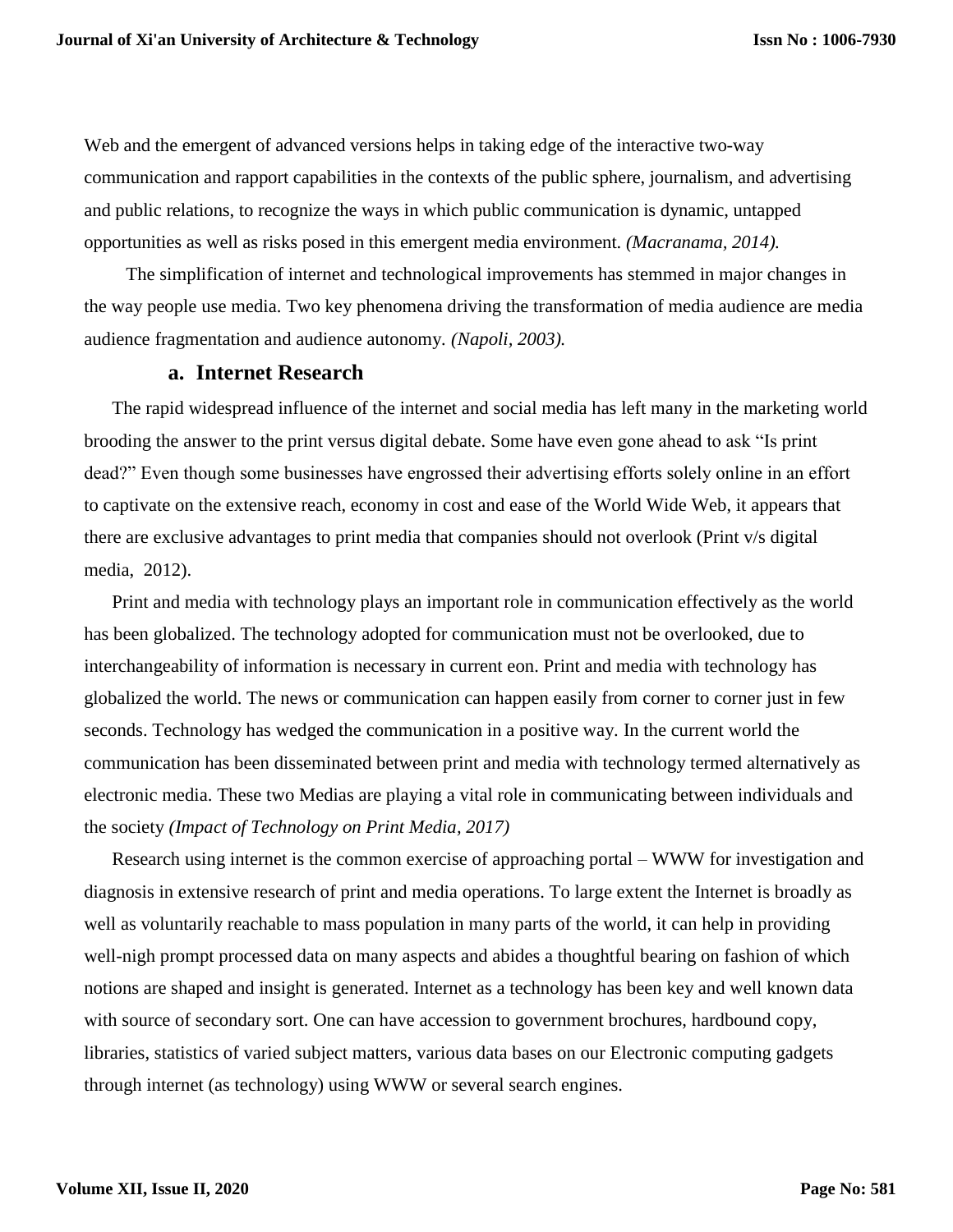### **3. Importance of the study**

In the capricious eon of competition the data uses are no longer tied to references of information operating physically fairly close to them yet one can access an essentially infinite web of data that is being modified regularly and keenly. The quantum of news content retrieved digitally is persistently increasing along with the popularity of mobile services in media consumption. An electronic computing gadget enabled technologies can be an operative mode for hosting problems for media research intellects in investigation for the reason that they "allow research intellects to experience the dealt i.e. the data already available in same context in which one can engross in persistent cum cognitive process of multifarious snags with respect to qualitative data authenticity *(Holmberg et al 2013).*

In earlier era of old media environment (no internet period) the different channels operated very much on their own terms, assisted different types of purposes and reached people for different kinds of motives. Even though whether newspapers or magazines competed with television and radio channels over advertisers and attention, they all still attended their own specific purpose and offered people with idiosyncratic experiences. Due to which the role of an electronic computing gadget enabled technologies has been more crucial as the research is on an outsized sample. Researcher from Print and Media field must comprehend the research process from root. The current attempt focuses the different segments involved in media research process wherein the scope for involvement of ICT implementation is real worth. Extensive application of ICT makes the media research process smoother and high paced with accuracy and better trustworthiness and very less scope for errors and results for less scope for re-work or repetition of work *(Jenkins, 2006).*

*3.1. On having considered the vitality of technology in carrying out print media operations and Research below enlisted are the six most important stages of the research process as;*

- Stage 1. Conceptualization
- Stage 2. Design and planning
- Stage 3. Empirical or Experimental
- Stage 4. Diagnosis or Analysis
- Stage 5. Dissemination or Delivery
- Stage 6. Print/Presentation or Out Put

Now a day use of software's and application in mobile phones has been very prevalent midst not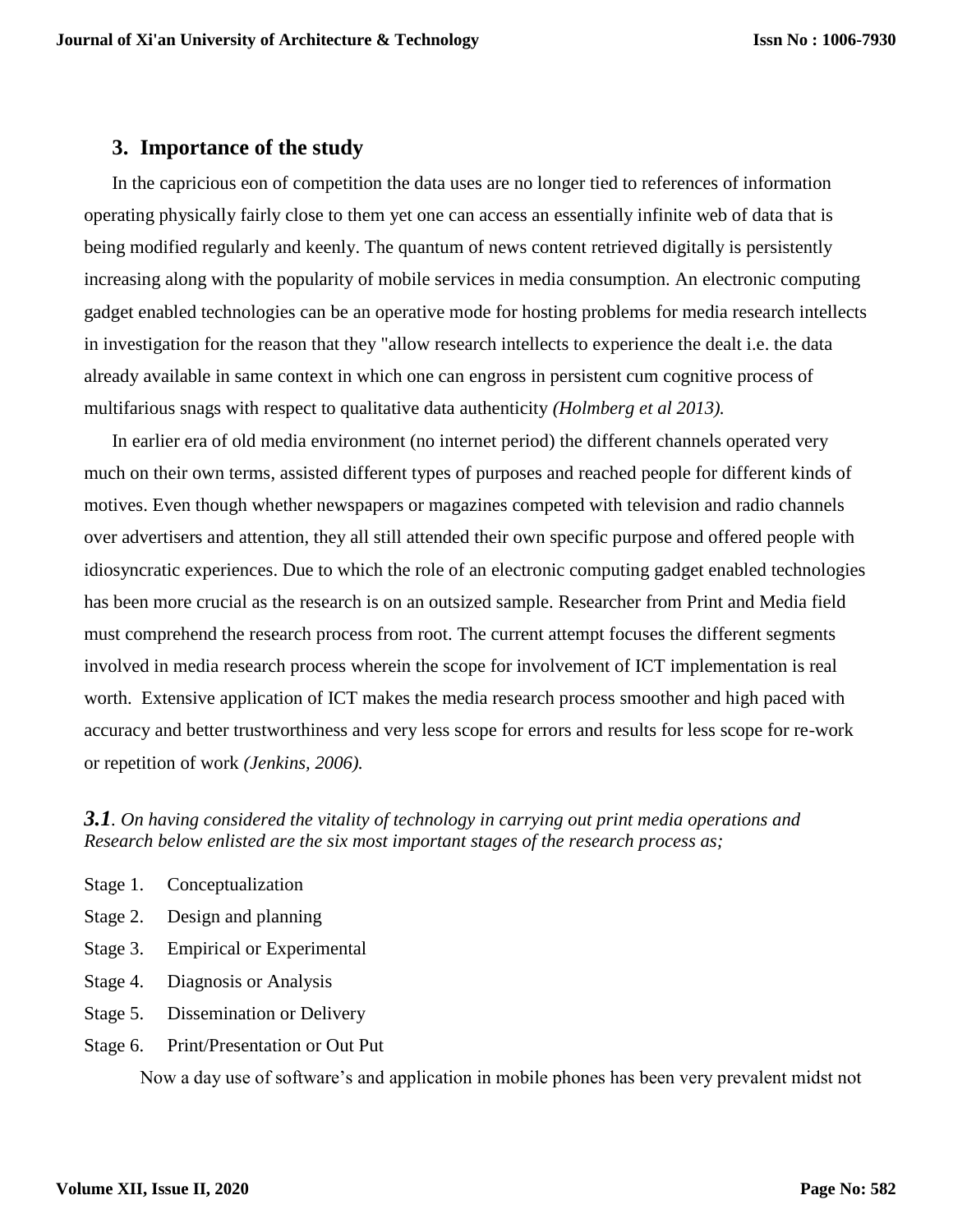only Media researcher but students, professionals from the different walk namely marketing, HR and executives at different level of corporate even.

## **4. Objectives of Study**

- a) Understanding the role of technology in print media and operations
- b) Figuring out the area of scope for future research

## **5. Scope for Research**

The usage of an Electronic Computing Gadget enabled Technologies (ECGET) term alternatively used as Information and Communication Technology (ICT) will empower media researcher intellects to cover broad region across world for gathering precise data. ICT caters swiftness, exactness, competence and efficacy in operations and research. Internet consumption, portal, and software's for diverse data analysis are callous for other prospects in both domestic and across boarder level. Application of ICT may augment in which media research intellects are able to recreate or produce. Any other electronic gadgets or computers or/and technology can accomplish many arithmetical computations effortlessly and quickly in solving qualitative problems with exact quantifications. Methods encompassing trial and error process are reasonably engaged on and off in research methodology which consists huge numerical computations and also repetitive work forms. Electronic computing gadgets as computers, tablets PCs, Netbooks and so on are apt for such techniques, thus it will help in dipping the slogging of media research intellects on one hand and on the other results in producing the final result rapidly.

### **6. Findings**

The inference of ICT (an Electronic Computing Gadget enabled Technologies (ECGET)) makes media exploration action more productive, competent and cost friendly in order to fetch additional advantages too; it cuts down delivery time as well as upsurges the quickness of procedures and capacity of taking decision and assists in creating more supple, approachable process of research. ECGET reduces or may help in shunning clerical work markedly and countenances easy go access to ample amount of data. Application of ECGET or ICT may extend helping hand to media researcher to over out several fragments with data of general type to amass the accurate data source and facilitate in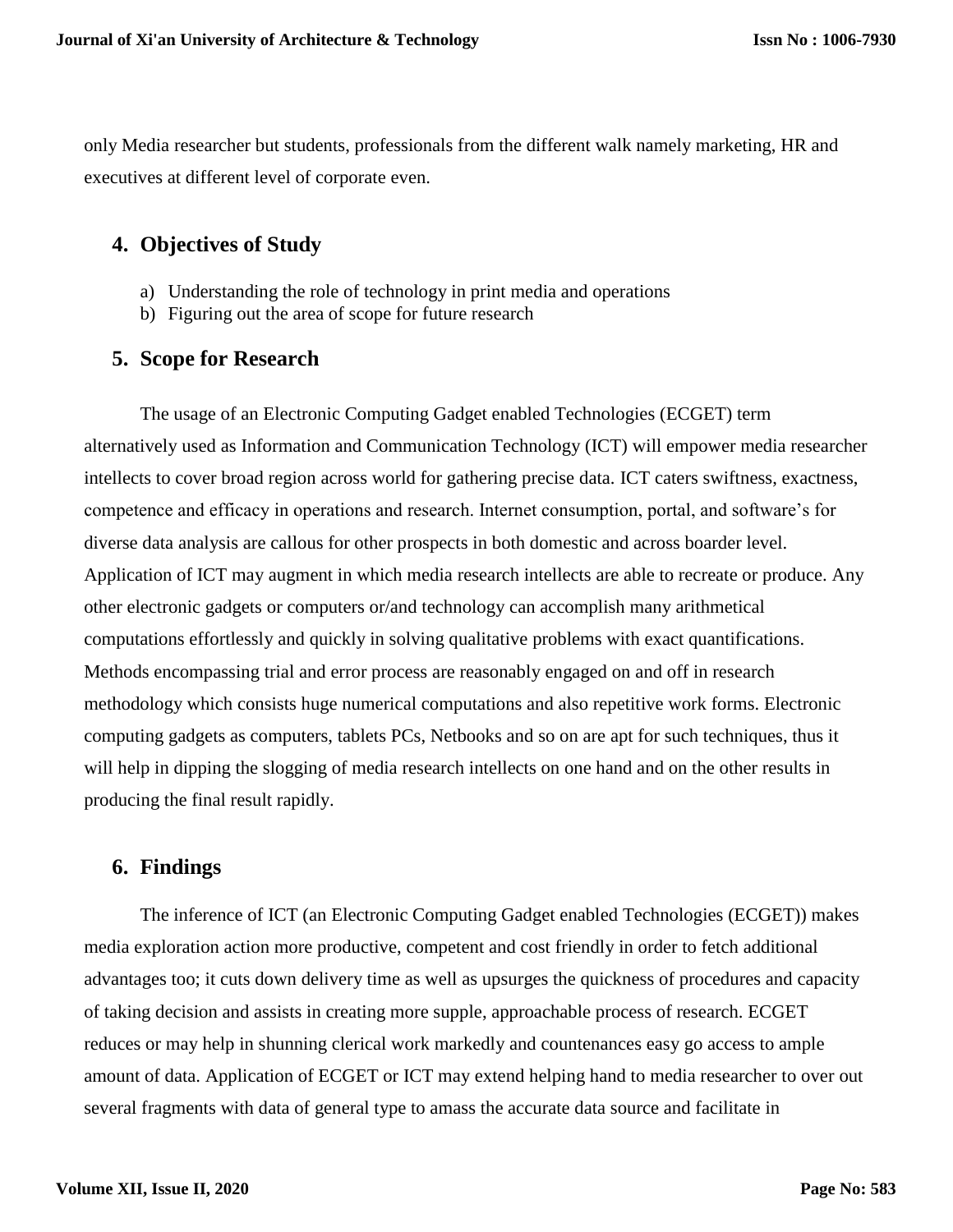supervising, employing numerous data collection methods in turn it leads in snowballing the accountability and transparency in media research.

ECGET offers lions contribution in attainment of fair media research goals, cultivating intellects understanding about problems and data exactitude. This coincides while methods such as spreadsheets, e-mail, databases, multimedia and network of search engines are in loop for utilization in completing research and seeking pupils to use readymade information to resolve unsolved issues, hence it has earned a greater scope to endorse intellectual advancement. Such methods have the influence in encouraging the reinforcement of cognitive skills namely reasoning, enquiry, critical-creative thinking, searching problem solving, and decision-making abilities and so on.

#### **7. Conclusion**

There is always scope for improvement and change is the rule of nature with this thought there is emergence of new civilization is happening as a product of ongoing information uprising. Research intellects have to inculcate novel set of elementary cultural dexterities which will prepare them to lead in volatile and dynamic era. Researchers will essentially require the set of expertise to become apt information users. With the backing of ECGET or ICT Intellects could buoy up active and sensible utilization of information by improving the skills required for access, dissemination and applications of processed information.

From the present panorama it can also be clear that there is high mount of latent potential for such concepts ECGET or ICT to contribute in the upliftment of operational research through technology enabled communication to seek primary information and knowledge pool. For about, over a span of decade instigation it is to obviously state that introduction of ECGET or ICT in media research can play an extending arms character or role in the attainment of literacy skills and information provided their usages are entrenched in significant experiences of learning with electronic computing gadgets (ECGs) and their tools as technology. Usages of ECGs have greater potential to be a reagent for change in the media research milieu, mainly alongside lengthening of prophecies.

#### **8. Scope for Future Research**

Going ahead in future course of action there is possibility for such concepts (ECGET) to be developed which can be of high importance and handy in solving problems associated with qualitative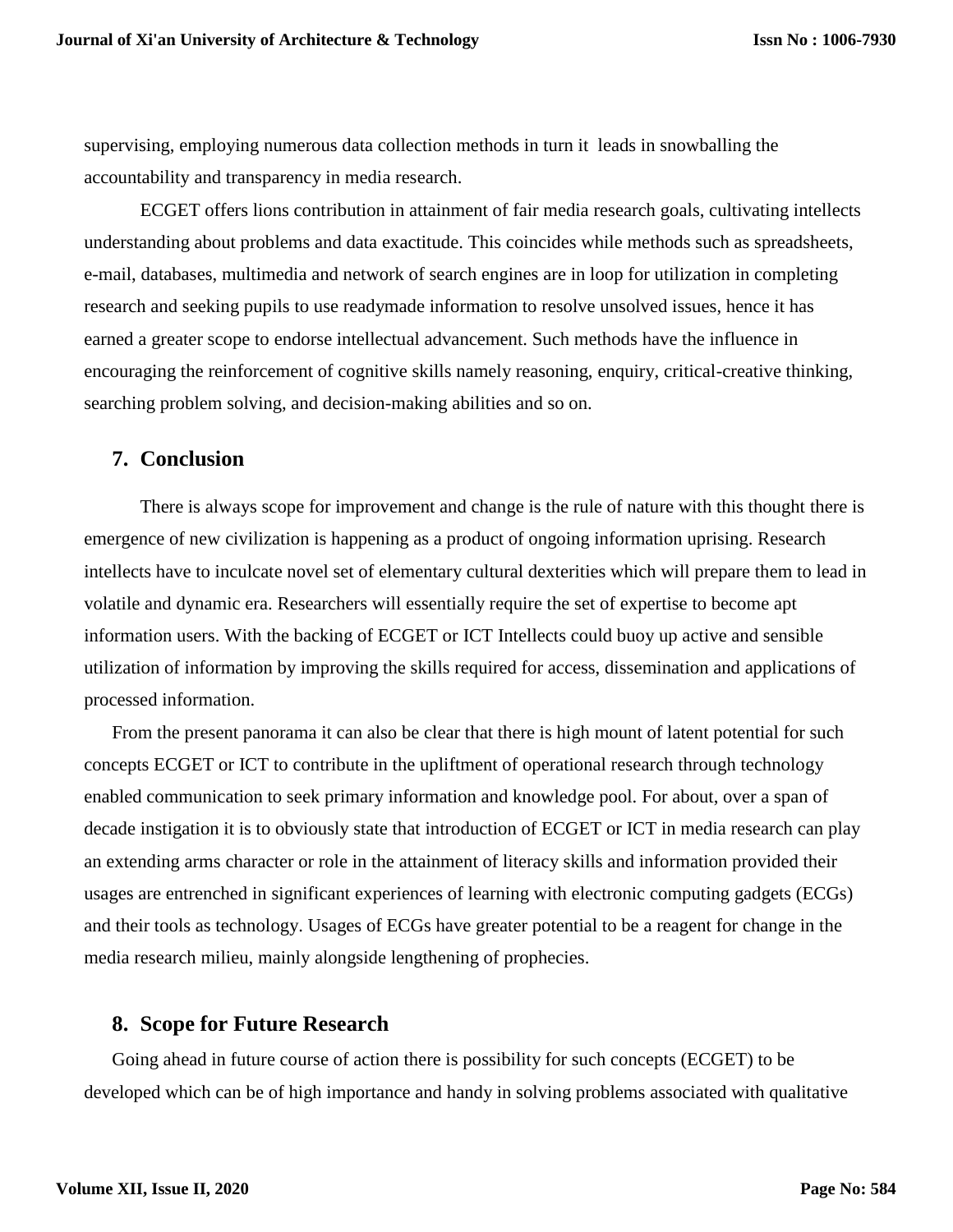data sort wherein these will help in putting forth the solutions on the qualitative data problems, applied research analysis, complex situation, modeling, theories and so on in print media operation and research.

# **References**

| AR. (n.d). retrieved from https://www.igi-global.com/dictionary/augmented-reality-framework-                                                                                                                                                                                                                                                                                                                                                                                                                                                                                                                                                                                                                                                                                                                                                                                                                                                                                                                                                                                                                                                         |
|------------------------------------------------------------------------------------------------------------------------------------------------------------------------------------------------------------------------------------------------------------------------------------------------------------------------------------------------------------------------------------------------------------------------------------------------------------------------------------------------------------------------------------------------------------------------------------------------------------------------------------------------------------------------------------------------------------------------------------------------------------------------------------------------------------------------------------------------------------------------------------------------------------------------------------------------------------------------------------------------------------------------------------------------------------------------------------------------------------------------------------------------------|
| socialization-between/1859<br>Augmented reali ty. (n.d.). retrieved from https://en.wikipedia.org/wiki/Augmented_reality                                                                                                                                                                                                                                                                                                                                                                                                                                                                                                                                                                                                                                                                                                                                                                                                                                                                                                                                                                                                                             |
| Augmented reality.(n.d.). retrieved from https://whatis.techtarget.com/definition/augmen ted-reality-AR<br>Bakker, P., & Sádaba, C. (2008), The impact of the internet on users. In the internet and the mass<br>media, 86-102. London, SAGE Publications Ltd.                                                                                                                                                                                                                                                                                                                                                                                                                                                                                                                                                                                                                                                                                                                                                                                                                                                                                       |
| Business Dictionary 2014 retrieved from<br>http://www.businessdictionary.com/definition/digitalization.html<br>Croteau, D., Hoynes, W.& Milan, S. (2012). Media/Society: industries, images and audiences. Los<br>Angeles, SAGE Publications Ltd.<br>Day, G. & Schoemaker, P. (2000), Avoiding the pitfalls of emerging technologies. California<br>Management Review, Vol. 42, Issue 2, 8-33<br>Holmberg, K., Ketonen, T. & Brännback, M. (2013), Making sense of converging media. Retrieved<br>from http://kimholmberg.fi/papers/MakingSenseOfConvergingMedia_preprint.pdf<br>Hopponen, T. (2009), Sanomalehtiliiketoiminnan murros. Tampere, TampereUniversity<br>Impact of Technology on Print Media (2017), Retrieved from<br>https://www.ukessays.com/essays/media/the-effects-of-communication-technology-on-<br>print-media-essay.php?vref=1                                                                                                                                                                                                                                                                                                |
| Jenkins, H. (2006). Convergence culture. New York, New York University Publishing<br>Kaplan, S. (2012), Business model innovation: how to stay relevant when the world is changing.<br>Hoboken, John Wiley & Sons                                                                                                                                                                                                                                                                                                                                                                                                                                                                                                                                                                                                                                                                                                                                                                                                                                                                                                                                    |
| Kipphan, H. 2001. Handbook of Print Media. Heidelberg, Springer                                                                                                                                                                                                                                                                                                                                                                                                                                                                                                                                                                                                                                                                                                                                                                                                                                                                                                                                                                                                                                                                                      |
| Macnamara, J. (2010). Public communication practices in the Web 2.0-3.0 mediascape: The case for<br>PRevolution. PRism 7(3) retrieved from<br>https://www.researchgate.net/publication/46280175_Public_communication_practices_in_<br>the_Web_20-30_mediascape_The_case_for_PRevolution<br>Media Audit Finland (2014), Finnish Newspapers Association - Circulation statistics retrieved from<br>http://mediaauditfinland.fi/<br>Mohammed, K. & Muhammad, B. (2013), ICT and Media education: In Historical Perspective,<br>European Scientific Journal, ISSN: 1857 - 7881, Vol.9, No.20 (Print) e - ISSN 1857<br>Napoli, P. M. (2003),. Audience economics: Media institutions and the audience marketplace.<br>New York, Columbia University Press<br>Nasi, M. (2014), Exposure to Online Hate among Young Social Media Users retrieved from<br>http://www.emeraldinsight.com/doi/abs/10.1108/S1537-466120140000018021<br>Olkinuora, H. (2006), Minne menet media? Helsinki, Taloustieto Oy<br>Picard, R. G. (2004). Strategic responses to media market changes. Jönköping International Business<br>School Research Reports, Vol. 2004, Issue. 2 |
|                                                                                                                                                                                                                                                                                                                                                                                                                                                                                                                                                                                                                                                                                                                                                                                                                                                                                                                                                                                                                                                                                                                                                      |